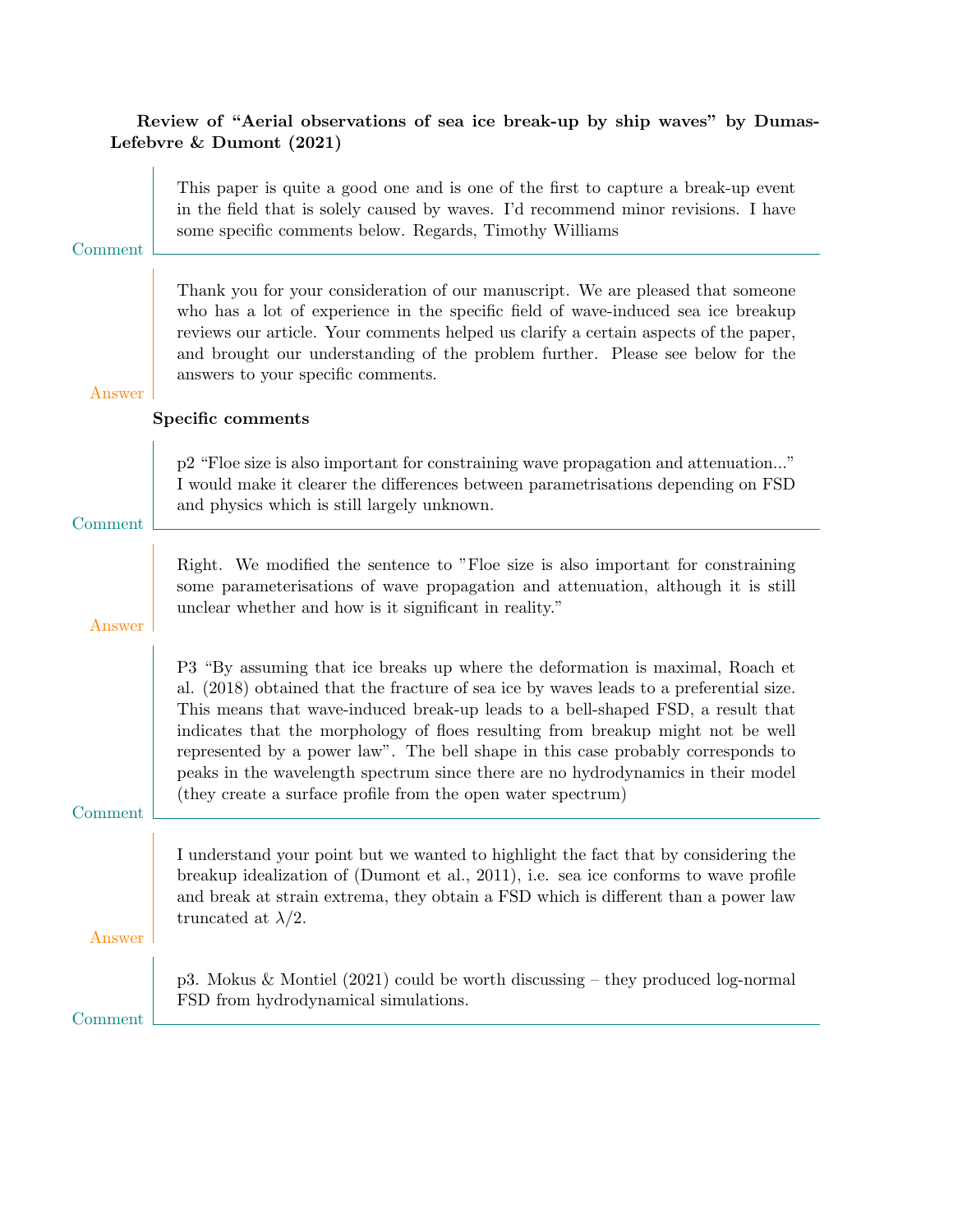|         | We have added the following text between lines 76 and 77 of the manuscript: "More<br>recently, Mokus & Montiel $(2021)$ created a 2-D hydrodynamic model for wave-<br>induced sea ice breakup which combines linear wave theory and viscoelastic sea<br>ice rheology in order to compute the scattering of wave by sea ice floes. Using<br>an empirical strain threshold to define the floe size resulting from breakup, they<br>obtained that the FSD follows a lognormal distribution under realistic wave forcings<br>thus demonstrating that a preferential size is indeed generated by the process. They<br>also show that the median floe size evolves with both wave period and ice thickness,<br>result that partly contrasts with the findings of Fox $\&$ Squire (1991) and Herman<br>$(2017)$ in which the FSD is independent of the sea state." |
|---------|-------------------------------------------------------------------------------------------------------------------------------------------------------------------------------------------------------------------------------------------------------------------------------------------------------------------------------------------------------------------------------------------------------------------------------------------------------------------------------------------------------------------------------------------------------------------------------------------------------------------------------------------------------------------------------------------------------------------------------------------------------------------------------------------------------------------------------------------------------------|
| Answer  |                                                                                                                                                                                                                                                                                                                                                                                                                                                                                                                                                                                                                                                                                                                                                                                                                                                             |
| Comment | p4. "Indeed it is possible to study wave-ice interactions in laboratories as Herman<br>et al. (2018) did, but it is not clear if the results directly apply to the natural<br>environment due to the difference of scale and properties between laboratory-grown<br>ice and sea ice." It should be clarified that the current experiment is not completely<br>full-scale as the waves from the ship were very short compared to "natural" waves.                                                                                                                                                                                                                                                                                                                                                                                                            |
| Answer  | The text will be modified to better reflect the fact that ship generated waves are<br>indeed different from wind-generated waves. "Indeed it is possible to study wave-ice<br>interactions in the laboratory, as Herman et al. (2018) did, but it is not clear if<br>the results directly apply to the natural environment owing mostly to the complex<br>life history of naturally-grown sea ice compared to the more homogeneous growth<br>conditions of the laboratory. Even though ship-generated waves are different from<br>wind-generated waves, their period and amplitude are nonetheless representative of<br>natural waves generated in short fetch seas that impacting ice conditions."                                                                                                                                                         |
| Comment | figs 8-10: captions don't say which expt is which                                                                                                                                                                                                                                                                                                                                                                                                                                                                                                                                                                                                                                                                                                                                                                                                           |
| Answer  | Corrected                                                                                                                                                                                                                                                                                                                                                                                                                                                                                                                                                                                                                                                                                                                                                                                                                                                   |
| Comment | p13: the area-weighted PDF does indeed seem more representative and also has a<br>convenient correspondance to FSD formulations in models like in Roach et al (2018)                                                                                                                                                                                                                                                                                                                                                                                                                                                                                                                                                                                                                                                                                        |
| Answer  | Glad to hear your approval about the method we propose.                                                                                                                                                                                                                                                                                                                                                                                                                                                                                                                                                                                                                                                                                                                                                                                                     |
| Comment | p15: it was useful to have this information about the origin of $x^*$ here. There was<br>a mixture of beam and thin plate here though – moment of inertia for a beam is<br>width $\ast h^3/12$ and no Poisson's ratio; for a plate EI is swapped for the flexural rigidity<br>$Eh^3/(12(1-\nu^2)).$                                                                                                                                                                                                                                                                                                                                                                                                                                                                                                                                                         |
|         |                                                                                                                                                                                                                                                                                                                                                                                                                                                                                                                                                                                                                                                                                                                                                                                                                                                             |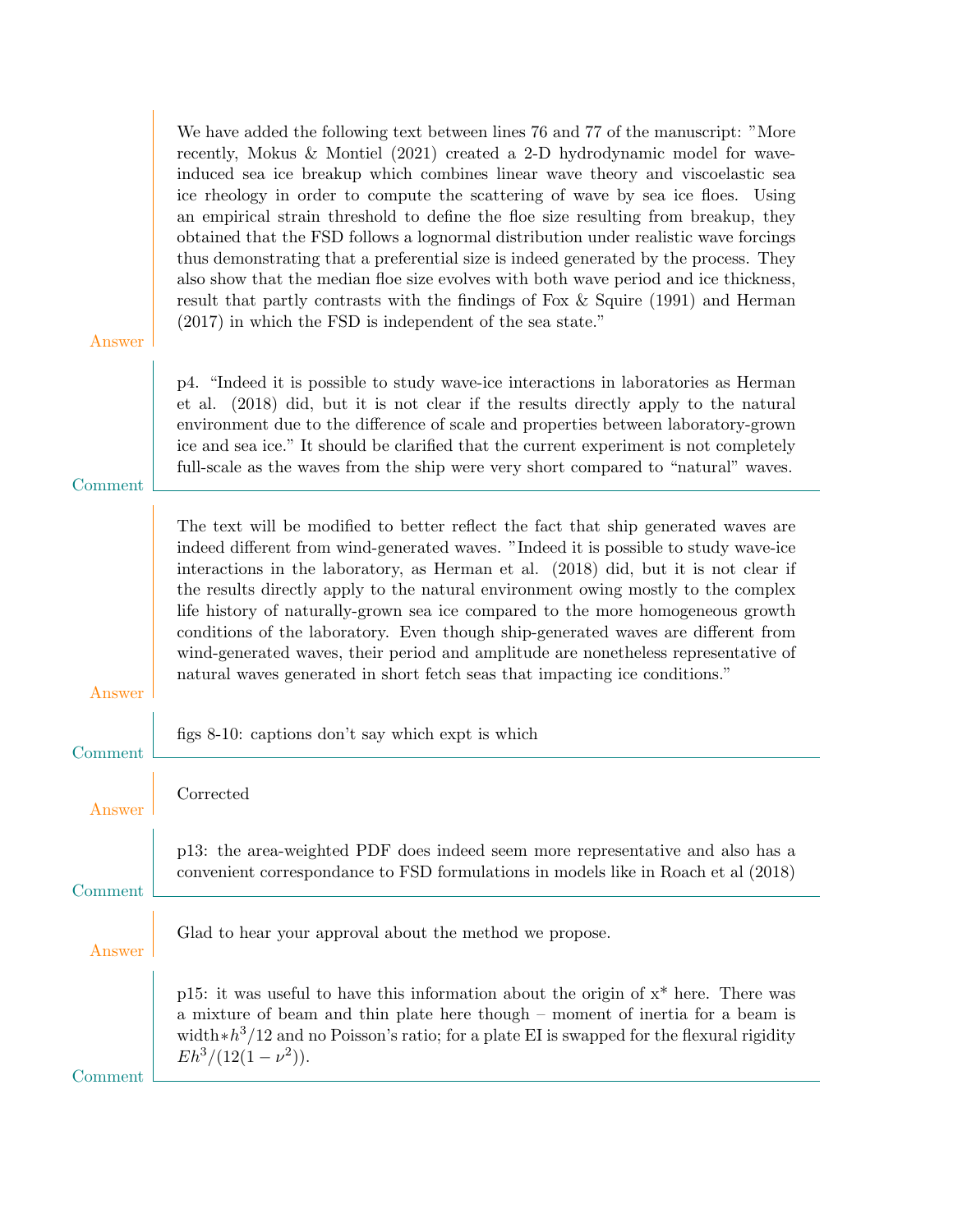Thank you for pointing out this inconsistency. We found important to present again the derivation of Mellor (1983) and Hetenyi (1946) in order to explicitly clarify and error pointed out and corrected by Boutin et al. (2018). As Boutin et al. (2018), we want to use the flexural rigidity of a plate, instead of a beam. We changed the presentation of the derivation and made it clear when we stop considering a beam and consider a plate instead. Here is the proposed text:

"This implies that the location of the maximum bending moment, and therefore of maximal deformation, is  $x^* = \frac{\pi}{4}$  $\frac{\pi}{4}\left(\frac{4EI}{k_f}\right)$  $k_f$  $\int_{0}^{1/4}$  where  $k_f = \rho_w g$ . Even though it is derived for a beam, the same logic applies to a plate, which is a better representation of an ice floe. For a plate,  $EI = \frac{Yh^3}{12(1 - h)}$  $\frac{Yh^3}{12(1-\nu^2)}$ , with Y the Young's modulus for sea ice, h the plate thickness,  $\nu = 0.3$  the Poisson ratio,  $\rho_w \simeq 1025$  kg m<sup>-3</sup> the sea water density and g the gravitational acceleration."

#### Answer

P16. Good point about the half-wavelength and x\* lengths corresponding to maxima in deformation. Here could be a good point to mention Asplin (2012), who noticed breaking into strips of half-wavelength in a place far from the ice edge. As in the Mellor quote, it seems like the presence of the ice edge is quite important, that the break-up occurs so fast (after very few cycles) that the fracture always seems to occur at the closest maxima to the edge which you and Herman et al (2018) found to be correlated to the x\* length. Another paper which could be relevant is Williams and Squire (2014) who looked at results from a hydrodynamic model to see that maxima in long floes were separated by half a wavelength (more like the Asplin case), but they didn't look at the distance from the ice edge to the first maximum.

#### Comment

This is a very good remark. In our opinion, the event that [Asplin et al., 2012] describe does not provide sufficiently detailed information about the floe size (only a few visual observations are mentioned), and wavelength (they use the deep open water dispersion relation) that would allow a solid relationship to be found between the two. Moreover, they infer that the FSD follows a power law instead of measuring it. However, you are right about how we should interpret  $x^*$  and  $\lambda/2$  and we will modify our discussion accordingly, adopting the following general line of thought. If an observed FSD is bounded by  $x^*$ , this would highlight that the fracture is tied to the ice edge, while if it's bounded by  $\lambda/2$ , it would mean that waves have had the chance to propagate further into the ice sheet before breaking it up, in other words that break-up happened more slowly with respect to the waves. What our results seem to suggest is that break-up occurred as soon as the strain reached the critical value, at a location that is a certain distance from the ice edge where the strain is zero.

Answer

P17. Not totally convinced of the importance of fatigue since it sounds like the break-up front is advancing very fast. Maybe it is important at the end of the MIZ – perhaps there is more spread in floe size there?

Comment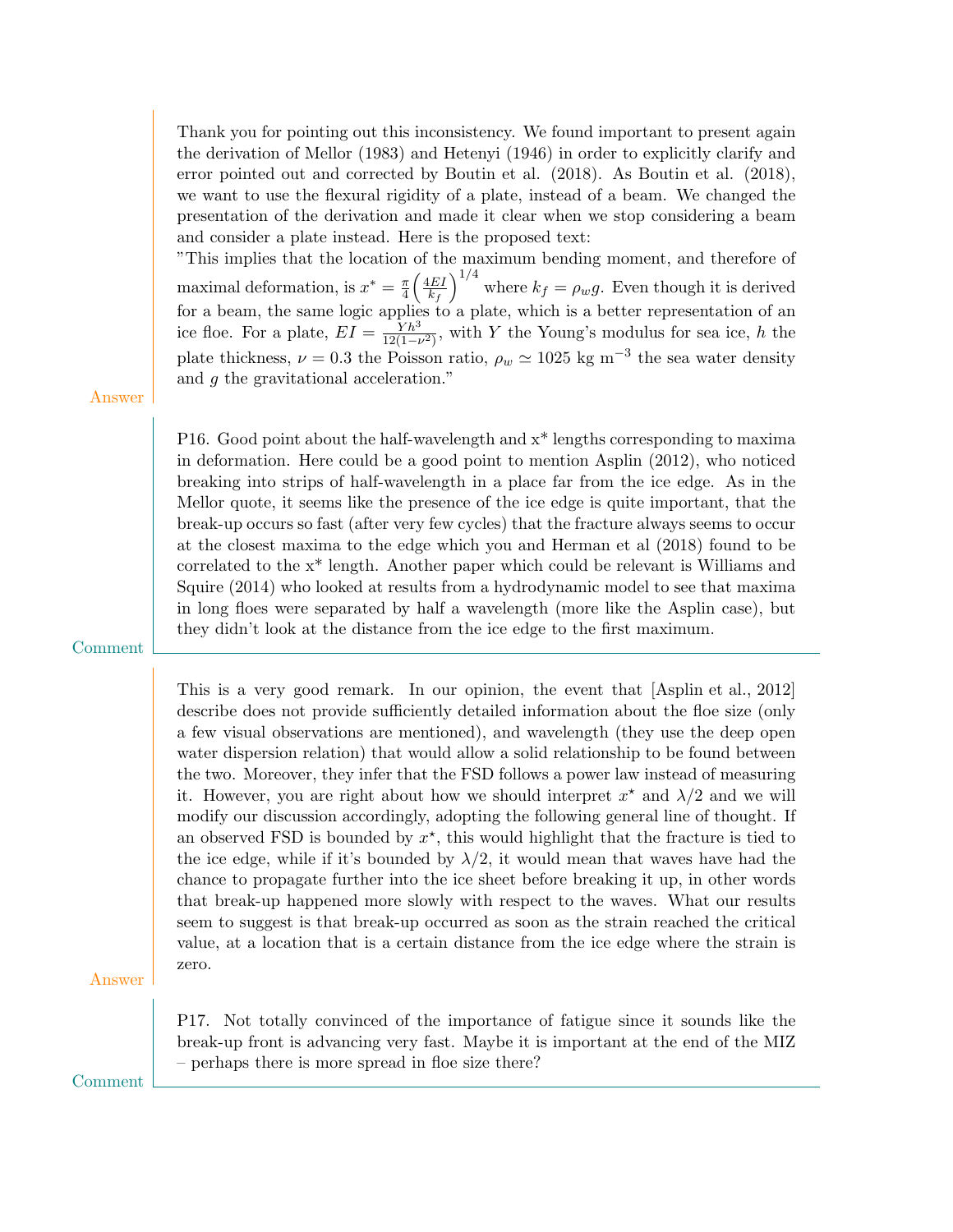You are right. What we wanted to discuss here is that the location where the ice breaks is smaller than  $x^*$ , which might not be related to fatigue but instead to the fact that the maximum strain is larger than the critical strain. Fatigue, as you say, will play a role if an unbroken ice plate has been deformed by the passing of many waves. There is evidence of this in our observations. The discussion will be modified accordingly.

Answer

P18-19: "which is close to  $\frac{1}{2}$ , the ratio ... in deep water" should maybe change to "for deep water without any ice cover" The thing to look at would be the change in wavelength going from open water to choose the dispersion relation and then calculate the group velocity, rather than assuming the break-up front advances at the group velocity. The work of Sakai  $&$  Hanai (2002) would be relevant too, who showed a transition from elastic plate to mass loading behaviour as floe length decreased (with artificial floes in a laboratory) so fragmented ice behaving in a mass loading way is consistent with this. It would be an interesting result though if  $c_b$  and  $c_g$ were about the same, and would make some sense as well.

Comment

This will be corrected. However, here we do not assume that the break-up front advances at the group speed. We measure the speed of the break-up front, named  $c_b$ , and then compare this value with the wave group speed  $c_g$ , which is estimated the observed in-ice wavelength and period, before the ice breaks into smaller floes. We were not able to reliably measure the period and wavelength in fragmented sea ice.  $c_g$  is then compared to the theoretical values assuming mass loading and flexural dispersion relation, from which we conclude that the former applies better to our problem. This will be clarified in the manuscript.

Answer

Eqn (16): maybe a transmission coefficient should be multiplied by  $a_0$  to get the amplitude in the ice? This would be smaller for thicker ice, making the 2nd attenuation coefficient even smaller compared to the 1st. The difference is indeed marked between the 2 cases. Another counterintuitive thing is that the thin ice is broken into smaller floes which would scatter less and would be expected to have lower attenuation than the longer floes. Other FSD-dependent parameterisations like creep also attenuate waves less when the floe size is lower. Perhaps there is more friction between floes or something like that (bigger perimeter), but like you say that is a bit out-of-scope.

Comment

We are delighted by the discussion triggered by the counterintuitiveness of our results. We adopted a point of view where we do not assume any underlying attenuation mechanism. Assuming a transmission coefficient would mean that scattering happens, which is probably the case. However, we want to let the door fully opened as to whether other mechanisms (known or unknown) are at play, only to conclude that, like Boutin et al. (2018) says, there are multiple possible attenuation mechanisms and they still need to be further investigated.

Answer